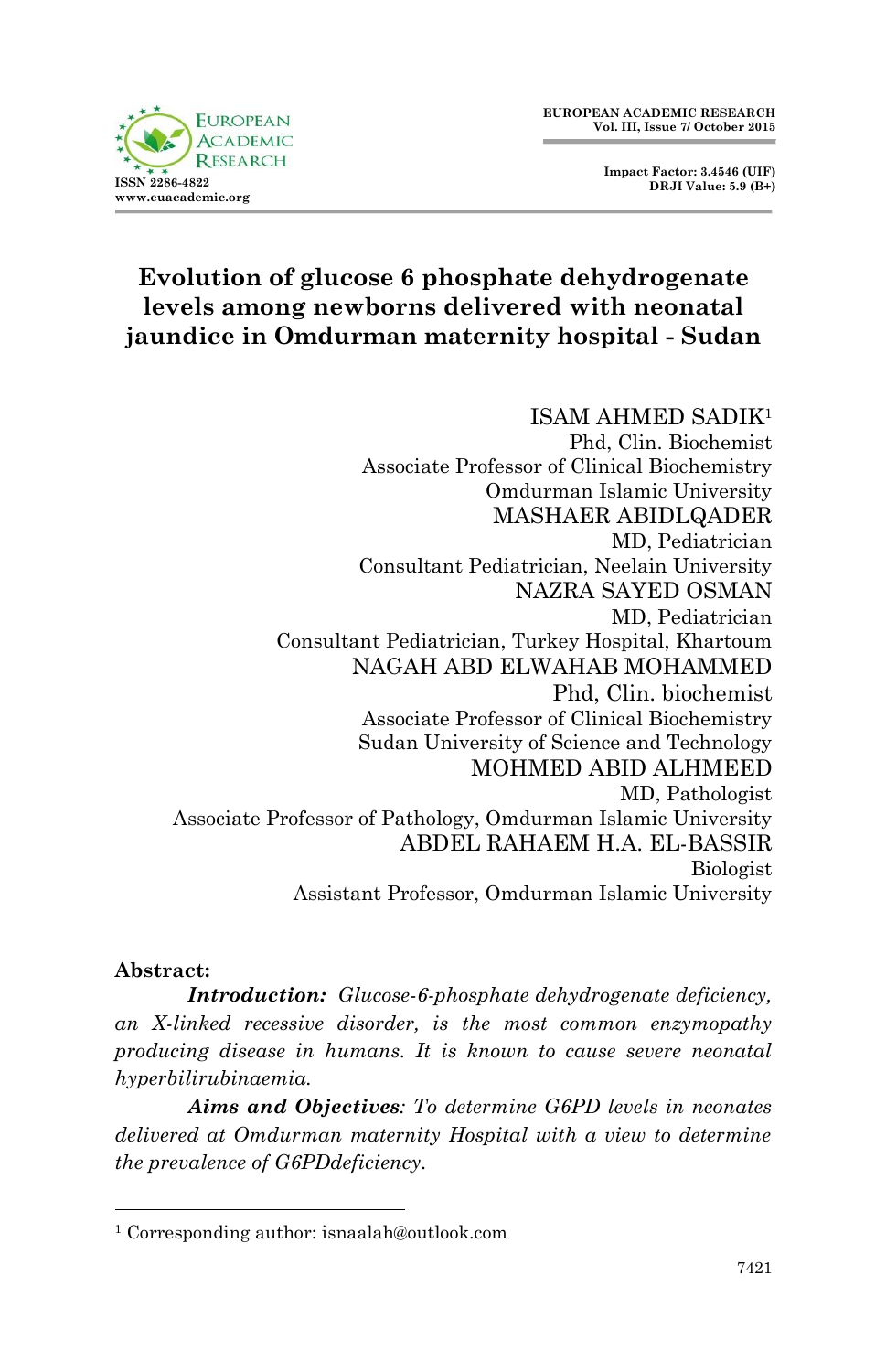*Methodology: Samples of blood were collected at delivery, from150 babies who met set criteria and 50 babies set as control Blood was assayed for G6PD levels using a quantitative in vitro test (RANDOX©).*

*Results: five subjects from 150 neonates have G6PD deficiency 3.3% one male with and 4 females. Male20% with expressed intermediate activity of G6PD and all 4 females (80%)with full enzyme deficiency.*

*Conclusion: There is a low prevalence of G6PD deficiency babies delivered at Omdurman maternity Hospital. enzyme deficiency appears to occur in females more than males.* 

**Key words:** neonate, hyperbilirubinaemia, Glucose-6-phosphate dehydrogenate deficiency, maternity, hospital

### **INTRODUCTION:**

Glucose-6-phosphate dehydrogenate deficiency, is the commonest inherited red cell enzymopathy worldwide. It affects around 400 million people globally with the highest prevalence in the tropics and subtropics (1).The highest prevalence rates occur in persons of African, Asian, Mediterranean or Semitic descent (2). Glucose-6-phosphate dehydrogenase deficiency causes a clinical spectrum of illness which includes a purely asymptomatic state, acute haemolytic episodes (from drugs, infections, ingestion of fava beans, diabetes mellitus), chronic haemolysis (hereditary non-spherocytic haemolytic anemia), and neonatal jaundice<sup>(3)</sup>. Neonatal jaundice with pathological hyperbilirubinaemia develops more frequently in cases of  $G6PD(4,5)$ 

The inheritance pattern in G6PD deficiency is X linked. Therefore, hemizygous males suffer from the effects of deficiency. Girls who are either homozygous or who are phenotypically deficient heterozygous (due to Lyonization) can demonstrate the manifestations of the disease. Genotypically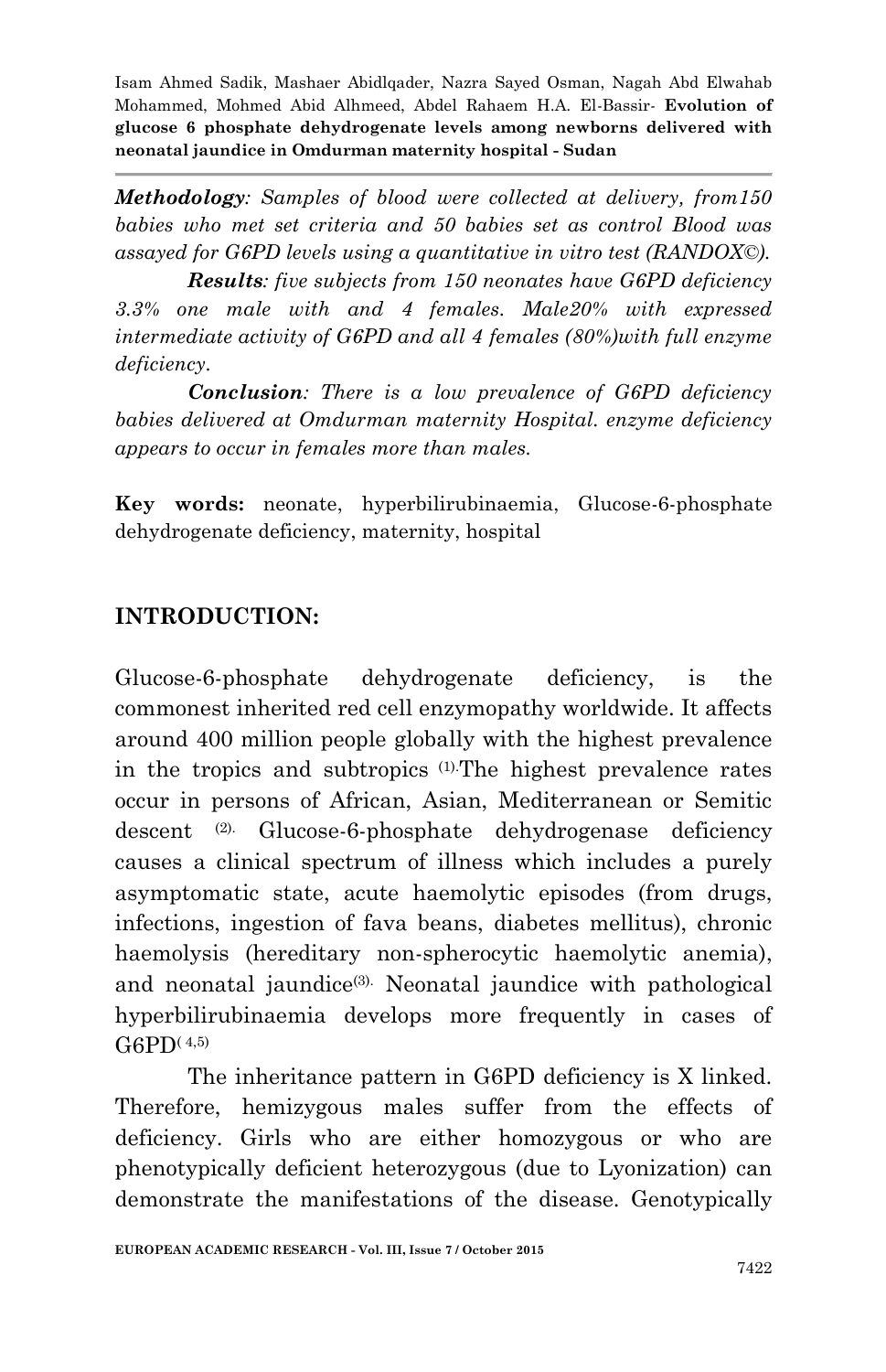heterozygous females are generally asymptomatic. However, homozygous females showing clinical manifestations are also encountered(6).

Severe variant of G6PD deficiency may develop hyperbilirubinaemia sufficiently severe to cause kernicterus and death $(7)$ . Though rare, significant hyperbilirubinemia poses a potential threat for permanent neurological deficit or kernicterus(8). Studies indicate that insufficient hepatic metabolism of unconjugated bilirubin rather than increased hemolysis is the major contributor to neonatal hyperbilirubinemia. In addition, the UGT1A1gene mutation of promoter or coding region in G6PD(9) contributes to a Gilbert like condition in G6PD deficient infants. To date 400 biochemical G6PD variants[10,11]have been identified corresponding to 186 G6PD mutations [12,13]

Early detection of the at-risk populations helps in prevention of morbidity associated with the enzyme deficiency. One way of detecting the at-risk is by screening newborns. Newborn screening for G6PD deficiency has been implemented and incorporated into the screening program in several countries, such as in the Middle East, Eastern Europe and Southeast<sup> $(7)$ </sup>, This is however not the situation in Sudan. Although, not a major cause of neonatal mortality, its morbidity during neonatal period makes its early recognition and management important. Amongst the various etiological factors. The objective of our study was to determine the incidence of G6PD deficiency in hyperbilirubinemic neonates in Omdurman- Khartoum hospitals.

### **MATERIALS AND METHODS**

This observation descriptive cross-sectional study was conducted at Maternity hospital in Omdurman which is located in Sudan The hospital is considered as referral centre for the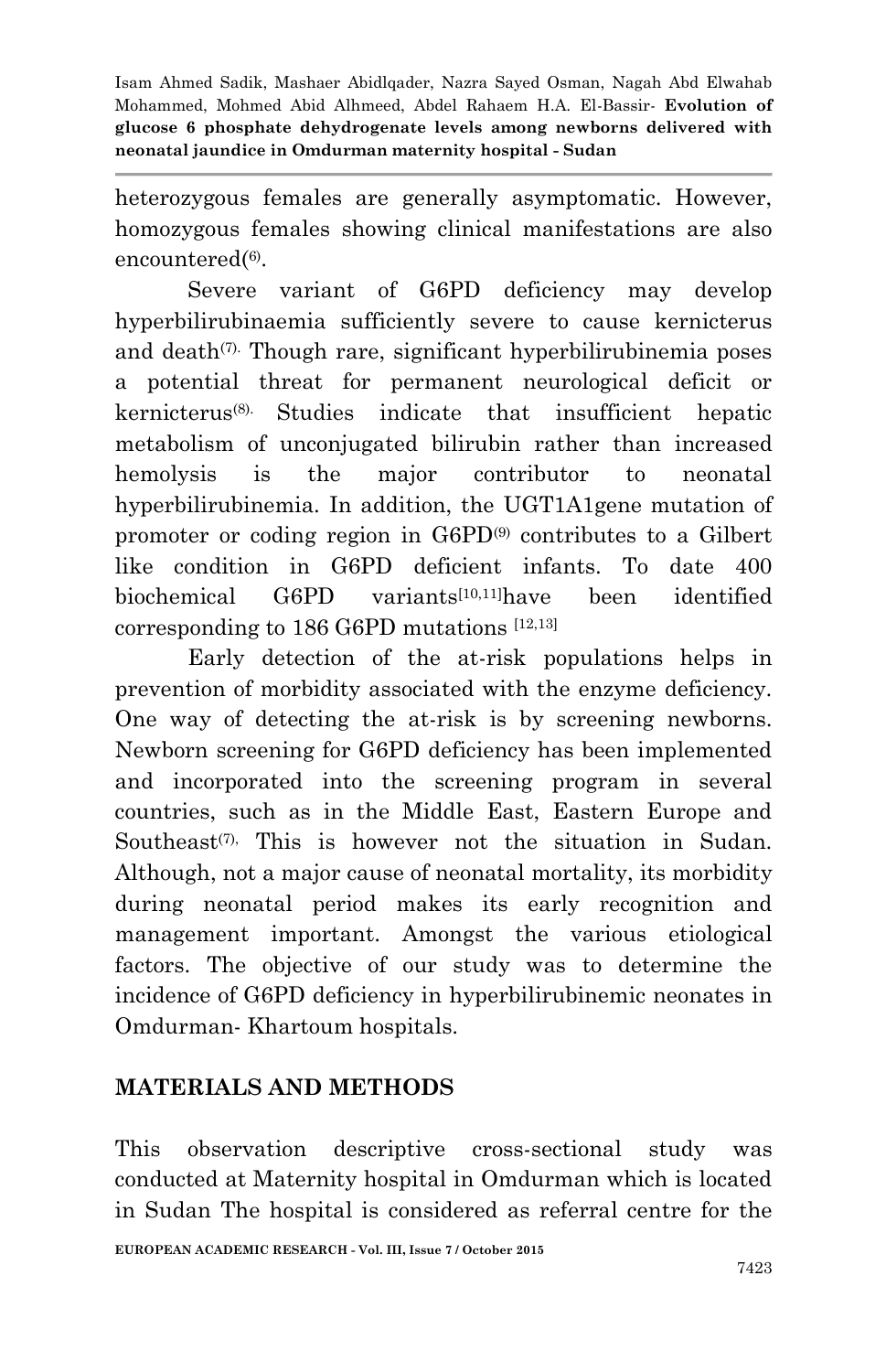area of Omdurman. One hundred and fifty (150) neonates borne with jaundice, with no evidence of other disease admitted at hospitals and 50 neonates without jaundice and other disease in the same age, as control. The period of this study was from March to June 2014

Exclusion criteria included babies whose gestational age was greater than 42 weeks, babies with severe birthasphyxia, and those with congenital abnormalities. The samples collected in ethylenediamine tetraaceticacid (EDTA) anticoagulated tubes were screened for G6PD deficiency levels were assayed using diagnostic kit manufactured by RANDOXLaboratories Limited (Ardmore Diamond Road, Crumlin, Co.Antrim, United Kingdom, BT294QY.

### **LABORATORY METHOD:**

For G6PD assay, 2ml of blood collected into EDTA containing bottles after delivery. Enzyme level was assayed using a quantitative in vitro test (RANDOX©). Its principle is based on reduction of NADP<sup>+</sup> by G6PD present in red blood cells. The NADPH generated fluoresces under UV light at a wave length of 340nm. Enzyme activity is determined by the rate of absorbance change. Red blood cell G6PD value of % 2.9U/gHb was regarded as normal.(14)

The study was approved by the ethical committee of Omdurman Islamic University for medical and health researches and The National Committee for Research Ethics(Ministry of Health) where the study was performed. SPSS for Windows (version 11.5; SPSS, Chicago, IL) was used for data management and statistical analysis. Relations among the different groups and variables were analyzed as percentages.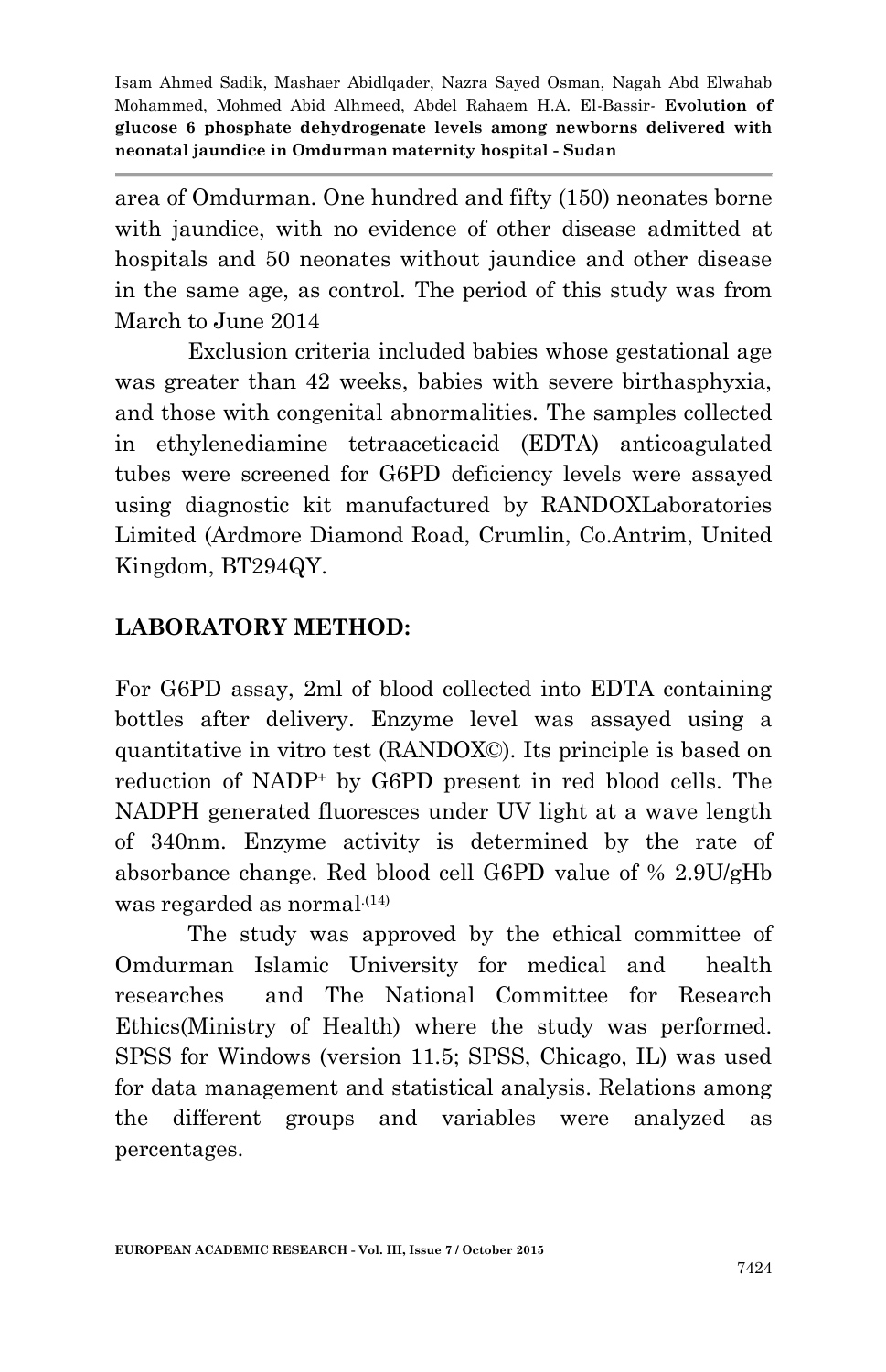#### **RESULTS:**

The results obtained from the present study have shown that 5 (3.3%) neonates have G6PD deficiency and 145(96.7%) females 75(51%) male 70 (48.4%) subjects with normal glucose 6 dehydrogenase level, among 5 subjects whom suffering G6PD deficiency four of them(80%) all females, and only one (male) 20 % have intermediate activity of G6PD (Table1). Serum bilirubin levels were expressed as in three levels I,II ,III. Measure of the Bilirubin in first level *(10-14mg/dl)* 40(26.6%), second *(15-20mg/dl)* 48(30%), and in third more than 20 *mg/dl* 62(41.3%), respectively (Table 2)

All Neonates with G6PD need phototherapy and no one of them need exchange transfusion. One girl who developed kernicterus was delivered at home and brought to hospital on the 4th day after the development of jaundice. Jaundice is diagnosed and serum bilirubin is  $345 \mu$  mol  $(20 \text{ mg/dl})$  and there is no family history of jaundice and treated was only with phototherapy. And there is no one die in all of our neonates in study. We tested also 50 neonatal concern as control and all result of them shown normal bilirubin level and normal activity of G6PD. Glucose-6-Phosphate Dehydrogenase levels that Were  $\geq$ 2.9U/gHb were regarded as normal, while values  $\leq$ 2.8U/gHb were regarded as deficient **.**

| acheicher in new born with heonatal faunuite. |           |            |  |  |  |  |
|-----------------------------------------------|-----------|------------|--|--|--|--|
| Glucose 6 phosphate                           | Female    | Male       |  |  |  |  |
| deficiency Status                             |           |            |  |  |  |  |
| Normal                                        | 75 (95%)  | 70 (98.6%) |  |  |  |  |
| Deficient                                     | 4(5%)     | $1(1.4\%)$ |  |  |  |  |
| Total                                         | 79 (100%) | 71 (100%)  |  |  |  |  |

**Table 1. The distribution of Glucose 6 phosphate Dehydrogenase deficiency in new born with neonatal jaundice**.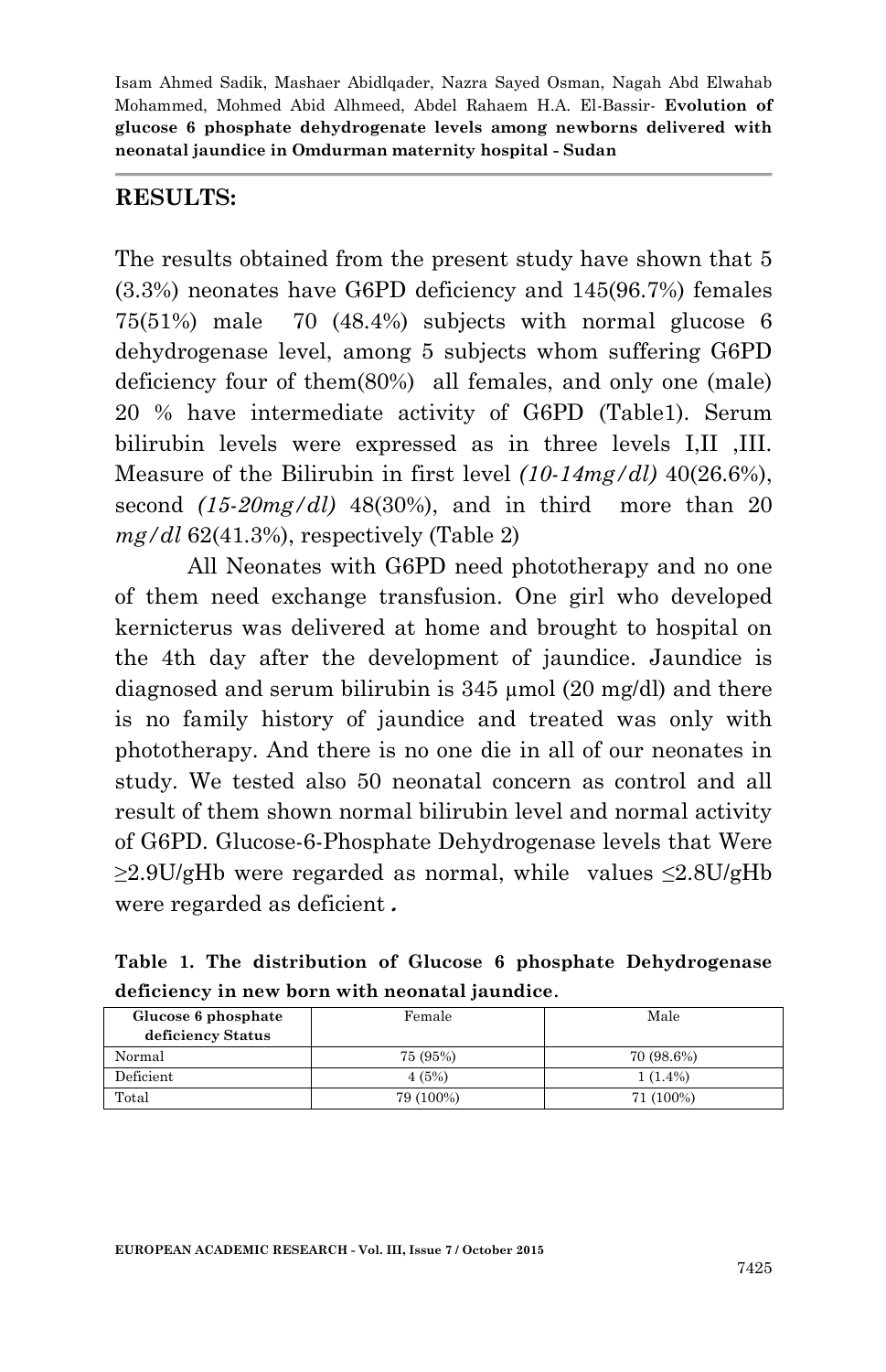| Table 2: Distribution of serum bilirubin level within all subjects and |
|------------------------------------------------------------------------|
| severity of jaundice among infants with normal and G6PD deficiency     |

| Serum<br>bilirubin<br>Mg/dl | All<br>subjects | Female    | Male      | <b>Status of</b><br>G6FD<br>Normal | Status of<br>G6FD<br>deficiency |
|-----------------------------|-----------------|-----------|-----------|------------------------------------|---------------------------------|
| Level I $(10-14)$           | 40(26.6%)       | 18(22.8%) | 22(31%)   | 40(27.6%)                          | $0(0\%)$                        |
| Level $II(15-20)$           | 48(32%)         | 25(31.6%) | 23(32,4%) | $44(30.3\%)$                       | 4/150(3%)                       |
| Level III $>20$             | $62(41.4\%)$    | 36(45.6%) | 26(36,6%) | $61(42.1\%)$                       | 1/150(.7%)                      |

#### **DISCUSSION:**

Our study shows that there is a relationship between neonatal jaundice and G6PD deficiency in neonates who were born in maternity hospital in Omdurman, which is second city in the capital of Sudan (Khartoum), which is the reference hospital. Five newborns jaundiced 3.3%presented with red cell G6PD deficiency all of them treated with phototherapy.

In this current study the majority of cases 4/150 3%( G6PD-dificiency) fall in the second category, which bilirubin level fall in the range 15-20mg/dl.

Neonatal jaundice is the most common clinical manifestation of G6PD deficiency. It has been reported that one-third of children with G6PD deficiency develop neonatal jaundice. (15)

In this current study glucose 6phosphate dehydration deficiency is 3.3% and in other countries worldwide ranges from 0.09% in Italy (16) 3.2% in Iran (17) 12.8%in the African-American population in the US  $(18)$ ,  $(4%)$  icteric Egyptian infants  $(19)$ , an Xlinked recessive disorder. from these observation it was evident that the risk of G6PD-deficient infants developing severe jaundice varies widely in different countries and population. It has been suggested that this variation may be due to additional environmental or genetic factor or both (20).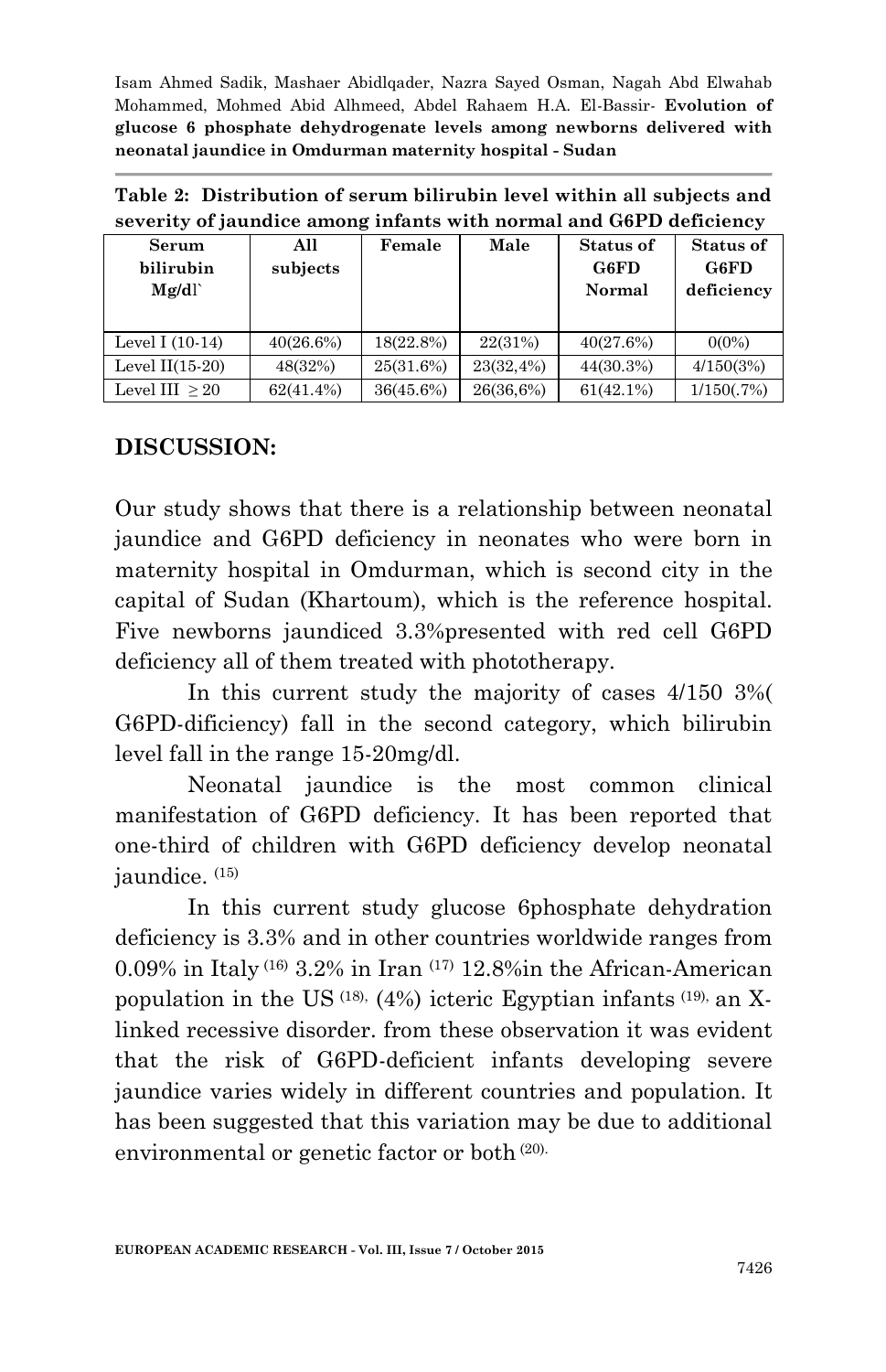In this current study most of neonate suffering from hyperbilirubinaemia, 41% (61 cases) the levels of bilirubin is over 20mg/dl and this may be danger values.

In the present study, serum total and indirect bilirubin levels were significantly higher among the G6PD deficiency subjects compared to subjects with normal G6PD activity. This observation was consistent with several studies that reported higher maximum total serum bilirubin levels in G6PD deficient jaundiced neonates compared to G6PD normal icteric neonates.(21-23)

Early detection of G6PD deficiency is useful in neonatal jaundice cause to avoid health problems which may result from hemolytic jaundice in the future. It's necessary to study the distribution of this enzyme deficiency among the different ethnic group and identify the high prevalence areas all around Sudan.

### **REFERENCES:**

1 Ademowo, O.G., Falusi, A.G. (2002). Molecular Epidemiology and activity of erythrocyte G6PD variants in a homogeneous Nigerian population. East Afr. Med. J., 79, 42-44.

2 Obasa T.O., Mokuo L.U., Ojuawo A (2011) Glucose 6 phosphate dehydrogenase levels in babies delivered at the University of Ilorin teaching hospital. Nigerian Journal of Paediatrics; 38(4): 165 – 169.

3. Beutler E. **)**1994**(** G6PD deficiency. Blood; 84: 361336.

4. Badens C, Leclaire M, Collomb J,**)** 2001**(** Glucose-6-phosphate dehydrogenase et neonatal jaundice. Presse Med30:524–6

5. Pahlavanzadeh, M., Hekmatimoghaddam, S., Teremahi Ardestani, M., Ghafoorzadeh, M., & Aminorraaya, M. (2013). G6PD Enzyme Deficiency in Neonatal Pathologic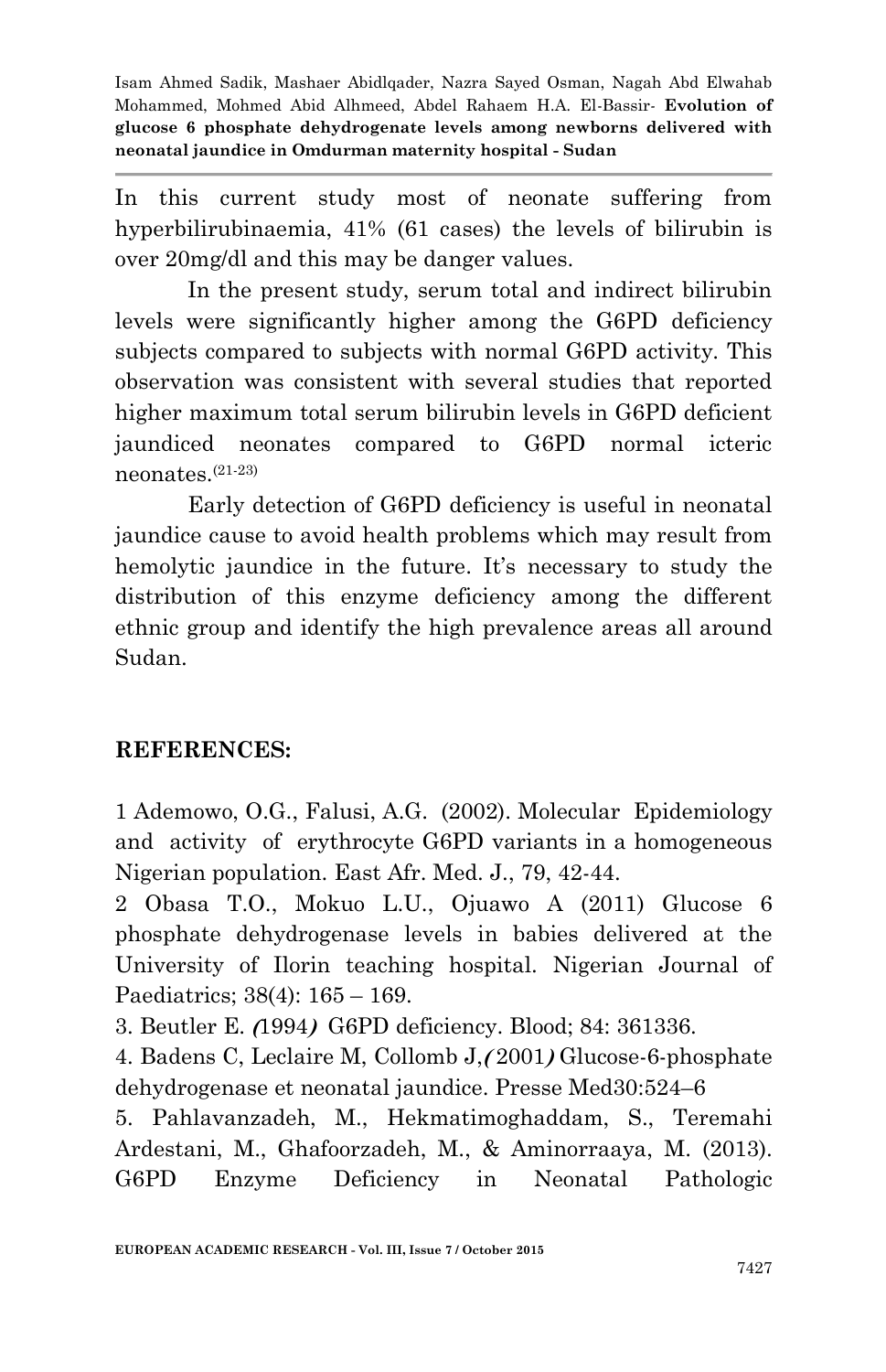Hyperbilirubinemia in Yazd. Iranian Journal of Pediatric Hematology and Oncology, 3(2), 69–72.

6. Beutler E.**)** 1994**(** G6PD deficiency. Blood, 84(11):3613–3636.

7. Niazi GA, Adeyokunnu A, Westwood B, Beutler E. **)**1996) Neonatal jaundice in Saudi newborns with G6PD Aures. Ann Trop Paediatr; 16:33–7

8. Kaplan M, Muraca M, Hammerman C, Vilei MT, Leiter C, Rudensky B, Rubaltelli FF (1998): Bilirubin conjugation, reflected by conjugated bilirubin fractions, in glucose-6 phosphate dehydrogenase-deficient neonates: a determining factor in the pathogenesis of hyperbilirubinemia. Pediatrics, 102(3):E37.

9. Jalloh S, Van Rostenberghe H, Yusoff NM, Ghazali S, Nishio H, Wahab NA, Matsuo M, Nik Ismail NZ (2005): Poor correlation between hemolysis and jaundice in glucose 6 phosphate dehydrogenase-deficient babies. Pediatr Int, 47(3):258–261.

10. Bancroft JD, Kreamer B, Gourley GR:Gilbert (2008) syndrome accelerates development of neonatal jaundice.J Pediatr,132(4):656–660.

11. Akaba K, Kimura T, Sasaki A, Tanabe S, Ikegami T, Hashimoto M, Umeda H, Yoshida H, Umetsu K, Chiba H, (1998): Neonatal hyperbilirubinemia and mutation of the bilirubin uridine diphosphate-glucuronosyltransferase gene: a common missense mutation among Japanese, Koreans and Chinese. Biochem Mol Biol Int, 46(1):21–26.

12. Minucci A, Moradkhani K, Hwang MJ, Zuppi C, Giardina B, Capoluongo E: (2012) Glucose-6-phosphate dehydrogenase (G6PD) mutations database: Review of the "old" and update of the new mutations. Blood Cells Mol Dis,48:154–165.

13. Moizet al. (2012) Neonatal Hyperbilirubinemia in infants with G6PD c.563C > T Variant. BMC Pediatrics 12:126.

14. Ainoon O, Alawiyah A, Yu YH, Cheong SK, Hamidah NH, Boo NY, Zaleha M. (2003) Semiquantitative screening test for